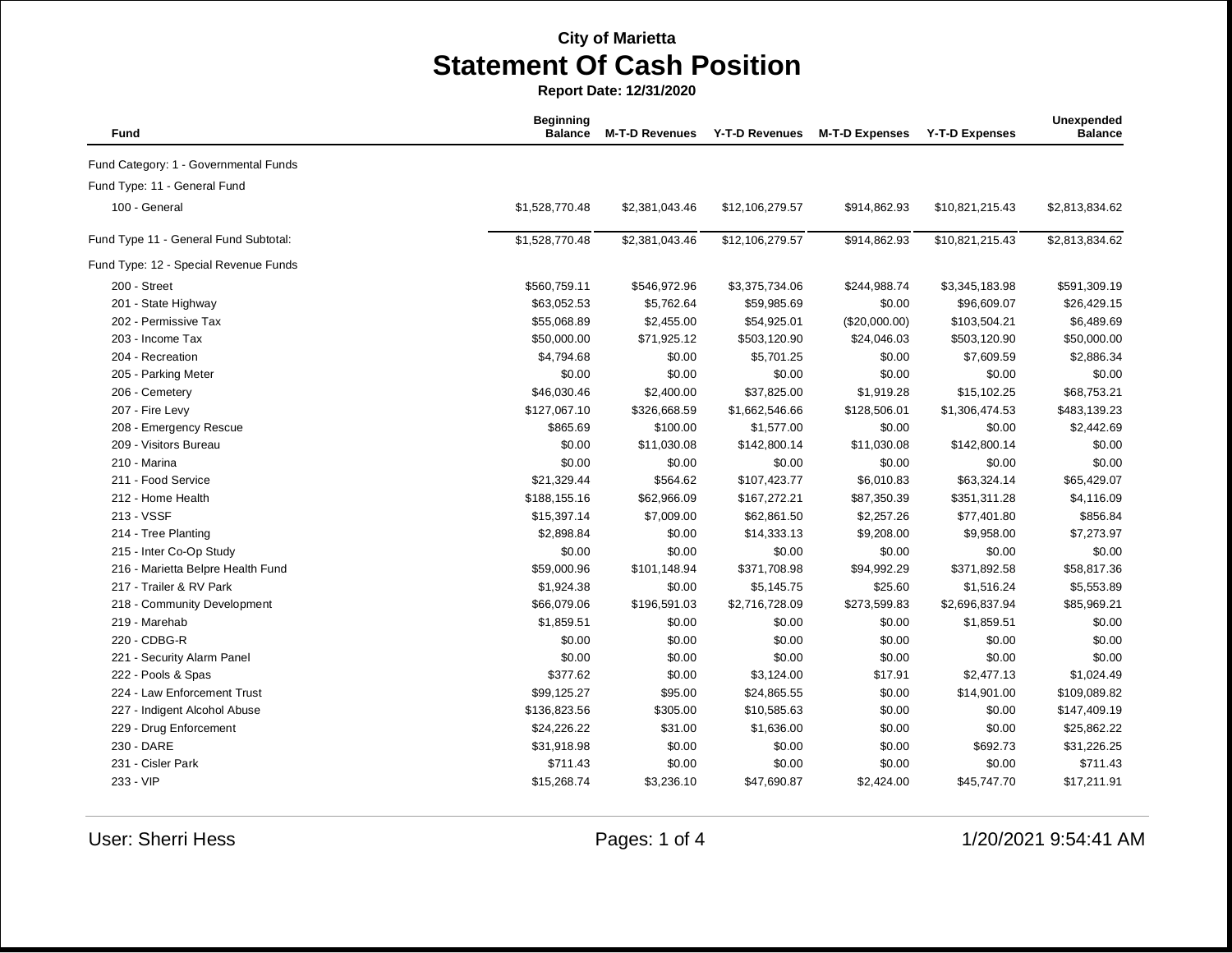**Report Date: 12/31/2020**

| Fund                                           | <b>Beginning</b><br><b>Balance</b>    | <b>M-T-D Revenues</b> | <b>Y-T-D Revenues</b> | <b>M-T-D Expenses</b> | <b>Y-T-D Expenses</b> | <b>Unexpended</b><br><b>Balance</b> |
|------------------------------------------------|---------------------------------------|-----------------------|-----------------------|-----------------------|-----------------------|-------------------------------------|
| 236 - FEMA                                     | \$0.00                                | \$0.00                | \$0.00                | \$0.00                | \$0.00                | \$0.00                              |
| 239 - Court Computer                           | \$279,369.19                          | \$3,588.36            | \$42,005.00           | \$22,860.82           | \$152,625.34          | \$168,748.85                        |
| 240 - Court Capital                            | \$310,551.55                          | \$10,680.50           | \$144,415.88          | \$44,032.97           | \$239,576.69          | \$215,390.74                        |
| 241 - Utility Line Relocation                  | \$7,571.24                            | \$0.00                | \$0.00                | \$0.00                | \$0.00                | \$7,571.24                          |
| 243 - Domestic Violence                        | \$22,526.97                           | \$0.00                | \$46,367.82           | \$4,030.80            | \$48,258.07           | \$20,636.72                         |
| 246 - Traffic Signals                          | \$0.00                                | \$0.00                | \$0.00                | \$0.00                | \$0.00                | \$0.00                              |
| 249 - Community Corrections                    | \$183.30                              | \$0.00                | \$197,920.00          | \$8,140.30            | \$197,693.00          | \$410.30                            |
| 250 - Marietta Harbor                          | \$737.95                              | \$0.00                | \$0.00                | \$0.00                | \$0.00                | \$737.95                            |
| 256 - Lazy River                               | \$0.00                                | \$0.00                | \$0.00                | \$0.00                | \$0.00                | \$0.00                              |
| 257 - Gutberlet Armory                         | \$0.00                                | \$0.00                | \$0.00                | \$0.00                | \$0.00                | \$0.00                              |
| 258 - Police Training                          | \$23,004.89                           | \$0.00                | \$0.00                | \$0.00                | \$0.00                | \$23,004.89                         |
| 259 - Home Sewage                              | \$0.00                                | \$0.00                | \$2,999.00            | \$18.71               | \$447.61              | \$2,551.39                          |
| 260 - Utility Conservation                     | \$9,882.10                            | \$0.00                | \$0.00                | \$0.00                | \$0.00                | \$9,882.10                          |
| 261 - Employee Payroll Reserve                 | \$0.00                                | \$0.00                | \$0.00                | \$0.00                | \$0.00                | \$0.00                              |
| 262 - Local Indigent Drivers                   | \$71,832.45                           | \$622.14              | \$14,638.00           | \$1,239.69            | \$24,864.43           | \$61,606.02                         |
| 263 - Recovery-JAG                             | \$0.00                                | \$0.00                | \$0.00                | \$0.00                | \$0.00                | \$0.00                              |
| 264 - Neighborhood Stabilization               | \$0.00                                | \$0.00                | \$0.00                | \$0.00                | \$0.00                | \$0.00                              |
| 265 - Court Security Fund                      | \$2,078.00                            | \$669.30              | \$10,465.08           | \$8,323.34            | \$8,323.34            | \$4,219.74                          |
| 266 - Court Probation Services                 | \$75,738.43                           | \$12,238.70           | \$153,156.67          | \$11,513.71           | \$193,523.88          | \$35,371.22                         |
| 267 - Court Prob Impr & Incentive              | \$37,185.80                           | \$0.00                | \$259,214.50          | \$14,035.09           | \$216,226.30          | \$80,174.00                         |
| 268 - Integrated Case Mgt Fund                 | \$0.00                                | \$0.00                | \$0.00                | \$0.00                | \$0.00                | \$0.00                              |
| 269 - Parking Lot Fund                         | \$282,189.92                          | \$1,800.00            | \$62,105.00           | \$2,733.08            | \$77,894.13           | \$266,400.79                        |
| 270 - Mtta Comm Center at The Armory           | \$17,180.62                           | \$0.00                | \$79,893.18           | \$1,236.52            | \$88,631.62           | \$8,442.18                          |
| 271 - Gold Star Park Fund                      | \$7,786.33                            | \$0.00                | \$1,668.69            | \$0.00                | \$3,786.92            | \$5,668.10                          |
| 272 - Start Westward Monument Fund             | \$0.00                                | \$0.00                | \$0.00                | \$0.00                | \$0.00                | \$0.00                              |
| 273 - COVID-19 Health                          | \$0.00                                | \$7,277.77            | \$26,761.22           | \$10,057.76           | \$26,761.22           | \$0.00                              |
| 274 - Mtta Coronavirus Relief Dist Fun         | \$0.00                                | \$0.00                | \$1,316,804.53        | \$183,863.11          | \$1,012,316.30        | \$304,488.23                        |
| 275 - Contact Tracing Fund                     | \$0.00                                | \$35,135.94           | \$40,135.94           | \$17,161.47           | \$39,943.91           | \$192.03                            |
| 276 - Marietta CDBG COVID-19                   | \$0.00                                | \$14,007.84           | \$40,228.77           | \$14,007.84           | \$40,228.77           | \$0.00                              |
| 277 - COVID-19 Mitigation/Prev-Court           | \$0.00                                | \$37,038.97           | \$37,038.97           | \$0.00                | \$37,038.97           | \$0.00                              |
| 278 - COVID-CO21 Grant-Health                  | \$0.00                                | \$8,403.57            | \$13,403.57           | \$4,160.28            | \$6,762.19            | \$6,641.38                          |
| 279 - COVID-19 Grant - Police                  | \$0.00                                | \$0.00                | \$0.00                | \$0.00                | \$0.00                | \$0.00                              |
| 280 - COVID-CT21 Grant Health                  | \$0.00                                | \$0.00                | \$0.00                | \$0.00                | \$0.00                | \$0.00                              |
| Fund Type 12 - Special Revenue Funds Subtotal: | \$2,720,553.51                        | \$1,470,724.26        | \$11,866,813.01       | \$1,213,791.74        | \$11,573,227.41       | \$3,014,139.11                      |
| Fund Type: 13 - Debt Service Funds             |                                       |                       |                       |                       |                       |                                     |
| 300 - Bond & Note                              | \$1.53                                | \$0.00                | \$533,844.14          | \$0.00                | \$382,866.34          | \$150,979.33                        |
| <b>User: Sherri Hess</b>                       | 1/20/2021 9:54:41 AM<br>Pages: 2 of 4 |                       |                       |                       |                       |                                     |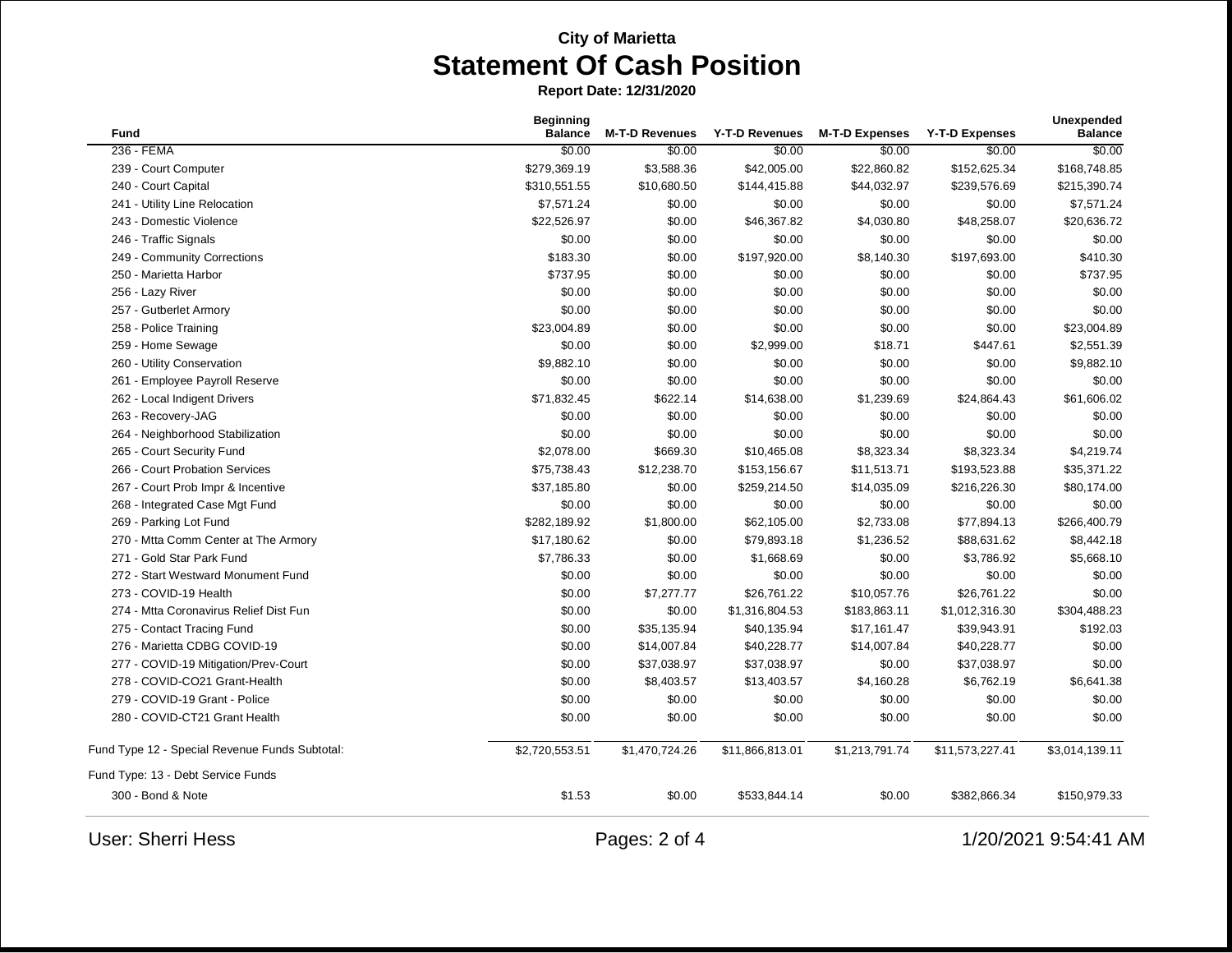**Report Date: 12/31/2020**

|                                                |                |                | Y-T-D Revenues  | <b>M-T-D Expenses</b> | <b>Y-T-D Expenses</b> | <b>Balance</b> |
|------------------------------------------------|----------------|----------------|-----------------|-----------------------|-----------------------|----------------|
|                                                |                |                |                 |                       |                       |                |
| Fund Type 13 - Debt Service Funds Subtotal:    | \$1.53         | \$0.00         | \$533,844.14    | \$0.00                | \$382,866.34          | \$150,979.33   |
| Fund Type: 14 - Capitol Project Funds          |                |                |                 |                       |                       |                |
| 400 - Capital Improvement                      | \$563,593.61   | \$135,597.91   | \$4,228,803.47  | \$29,148.76           | \$4,543,334.09        | \$249,062.99   |
| 406 - Water Construction                       | \$0.00         | \$0.00         | \$0.00          | \$0.00                | \$0.00                | \$0.00         |
| 410 - Bike Path                                | \$0.00         | \$0.00         | \$0.00          | \$0.00                | \$0.00                | \$0.00         |
| 415 - Access Road                              | \$3,639.00     | \$0.00         | \$0.00          | \$0.00                | \$0.00                | \$3,639.00     |
| 416 - St Rt 7 TIF                              | \$0.00         | \$0.00         | \$0.00          | \$0.00                | \$0.00                | \$0.00         |
| 418 - WW Facilities Up-Grade                   | \$375,522.70   | \$0.00         | \$247,671.04    | \$3,250.00            | \$252,712.66          | \$370,481.08   |
| 419 - Aquatic Center                           | \$0.00         | \$0.00         | \$0.00          | \$0.00                | \$0.00                | \$0.00         |
| 420 - Armory Community Foundation              | \$0.00         | \$0.00         | \$0.00          | \$0.00                | \$0.00                | \$0.00         |
| 421 - 1st Colony TIF                           | \$0.00         | \$0.00         | \$124,483.18    | \$0.00                | \$124,483.18          | \$0.00         |
| 422 - Water Facilities Upgrade Fund            | \$0.00         | \$58,000.00    | \$630,238.89    | \$58,000.00           | \$629,179.89          | \$1,059.00     |
| 429 - Armory Cultural Facilities Gym           | \$5,261.00     | \$0.00         | \$0.00          | \$0.00                | \$5,261.00            | \$0.00         |
| 430 - Fire Income Tax Fund .10                 | \$584,797.10   | \$106,787.98   | \$642,247.35    | \$52,036.42           | \$393,985.09          | \$833,059.36   |
| 431 - Street Income Tax Fund .05               | \$48,674.61    | \$53,393.99    | \$304,120.43    | \$20,000.00           | \$117,921.63          | \$234,873.41   |
| Fund Type 14 - Capitol Project Funds Subtotal: | \$1,581,488.02 | \$353,779.88   | \$6,177,564.36  | \$162,435.18          | \$6,066,877.54        | \$1,692,174.84 |
| Fund Category 1 - Governmental Funds Subtotal: | \$5,830,813.54 | \$4,205,547.60 | \$30,684,501.08 | \$2,291,089.85        | \$28,844,186.72       | \$7,671,127.90 |
| Fund Category: 2 - Proprietary Funds           |                |                |                 |                       |                       |                |
| Fund Type: 21 - Enterprise Funds               |                |                |                 |                       |                       |                |
| 500 - Water                                    | \$3,368,538.99 | \$727,357.17   | \$4,670,527.69  | \$915,959.98          | \$4,627,518.39        | \$3,411,548.29 |
| 501 - Sewer                                    | \$4,848,263.19 | \$1,658,255.34 | \$6,280,885.19  | \$2,435,009.30        | \$6,116,057.20        | \$5,013,091.18 |
| 502 - Water Deposit Guarantee                  | \$108,979.88   | \$0.00         | \$0.00          | \$0.00                | \$0.00                | \$108,979.88   |
| 503 - Sanitary Sewer Surplus                   | \$0.00         | \$0.00         | \$0.00          | \$0.00                | \$0.00                | \$0.00         |
| 504 - Sewer Replacement                        | \$715,714.28   | \$0.00         | \$0.00          | \$0.00                | \$0.00                | \$715,714.28   |
| 505 - Water Replacement                        | \$250,000.00   | \$0.00         | \$0.00          | \$0.00                | \$0.00                | \$250,000.00   |
| 506 - Utility Reserve                          | \$0.00         | \$0.00         | \$0.00          | \$0.00                | \$0.00                | \$0.00         |
| Fund Type 21 - Enterprise Funds Subtotal:      | \$9,291,496.34 | \$2,385,612.51 | \$10,951,412.88 | \$3,350,969.28        | \$10,743,575.59       | \$9,499,333.63 |
| Fund Category 2 - Proprietary Funds Subtotal:  | \$9,291,496.34 | \$2,385,612.51 | \$10,951,412.88 | \$3,350,969.28        | \$10,743,575.59       | \$9,499,333.63 |

Fund Category: 3 - Fiduciary Funds